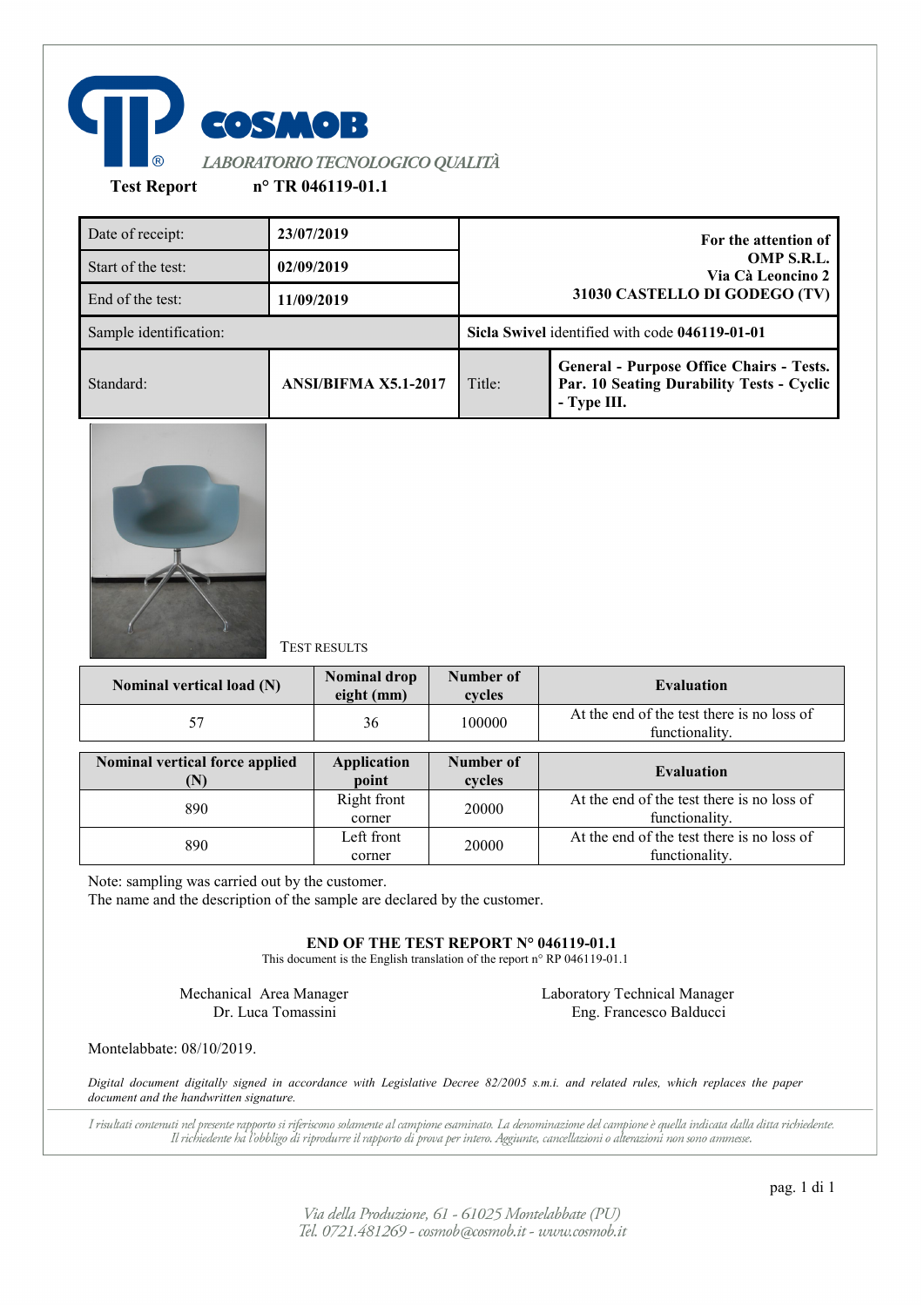

Date of receipt: **23/07/2019 For the attention of OMP S.R.L. Via Cà Leoncino 2 31030 CASTELLO DI GODEGO (TV)** Start of the test: **11/09/2019** End of the test: **18/09/2019** Sample identification: **Sicla Swivel** identified with code **046119-01-01** Standard: **ANSI/BIFMA X5.1-2017** Title: **General - Purpose Office Chairs - Tests. Par. 15 Backrest Durability Test - Cyclic - Type III.**



TEST REPORT

| <b>Nominal vertical</b><br>load(N) | Nominal horizontal force (N) | Number of<br>cycles | <b>Results</b>                                               |
|------------------------------------|------------------------------|---------------------|--------------------------------------------------------------|
| 109                                | 334                          | 20000               | At the end of the test there is no loss of<br>functionality. |

Note: sampling was carried out by the customer.

The name and the description of the sample are declared by the customer.

# **END OF THE TEST REPORT N° 046119-01.2**

This document is the English translation of the report n° RP 046119-01.2

Mechanical Area Manager Dr. Luca Tomassini

Laboratory Technical Manager Eng. Francesco Balducci

# Montelabbate: 08/10/2019.

*Digital document digitally signed in accordance with Legislative Decree 82/2005 s.m.i. and related rules, which replaces the paper document and the handwritten signature.*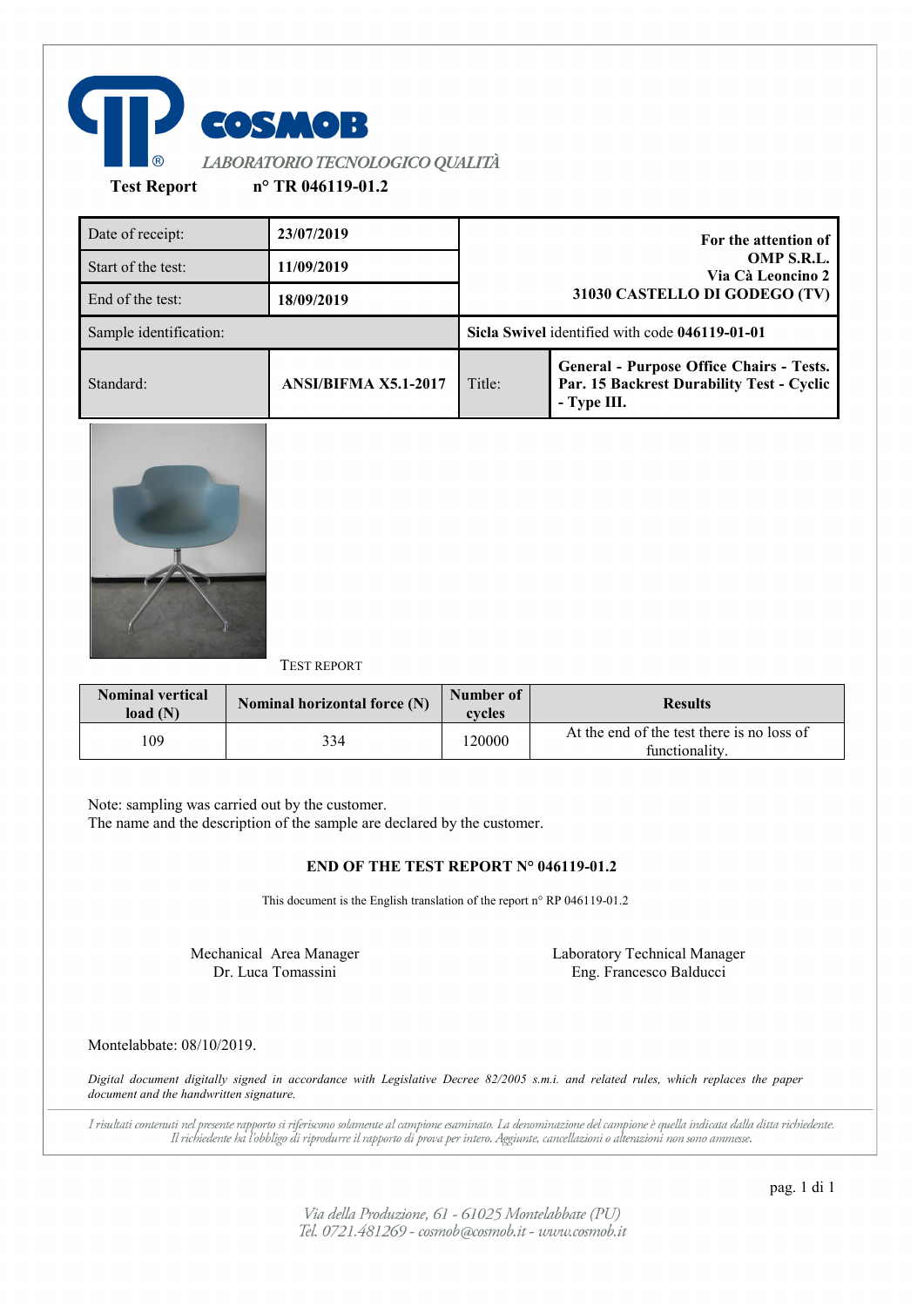

| Date of receipt:       | 23/07/2019                  |                               | For the attention of                                                                                     |
|------------------------|-----------------------------|-------------------------------|----------------------------------------------------------------------------------------------------------|
| Start of the test:     | 08/08/2019                  |                               | OMP S.R.L.<br>Via Cà Leoncino 2                                                                          |
| End of the test:       | 08/08/2019                  | 31030 CASTELLO DI GODEGO (TV) |                                                                                                          |
| Sample identification: |                             |                               | Sicla Swivel identified with code 046119-01-01                                                           |
| Standard:              | <b>ANSI/BIFMA X5.1-2017</b> | Title:                        | <b>General - Purpose Office Chairs - Tests.</b><br>Par. 6 Backrest Strength Test - Static -<br>Type III. |



### TEST RESULTS

| Level      | Nominal horizontal force (N) | Number of<br>cycles | <b>Results</b>                                                 |
|------------|------------------------------|---------------------|----------------------------------------------------------------|
| Functional | 667                          |                     | At the end of the test there is no loss of<br>functionality.   |
| Structural | 1001                         |                     | At the end of the test there is no damage to the<br>structure. |

Note: sampling was carried out by the customer. The name and the description of the sample are declared by the customer.

**END OF THE TEST REPORT N° 046119-01.3**

This document is the English translation of the report n° RP 046119-01.3

Mechanical Area Manager<br>Dr. Luca Tomassini

Laboratory Technical Manager Eng. Francesco Balducci

Montelabbate: 08/10/2019.

*Digital document digitally signed in accordance with Legislative Decree 82/2005 s.m.i. and related rules, which replaces the paper document and the handwritten signature.*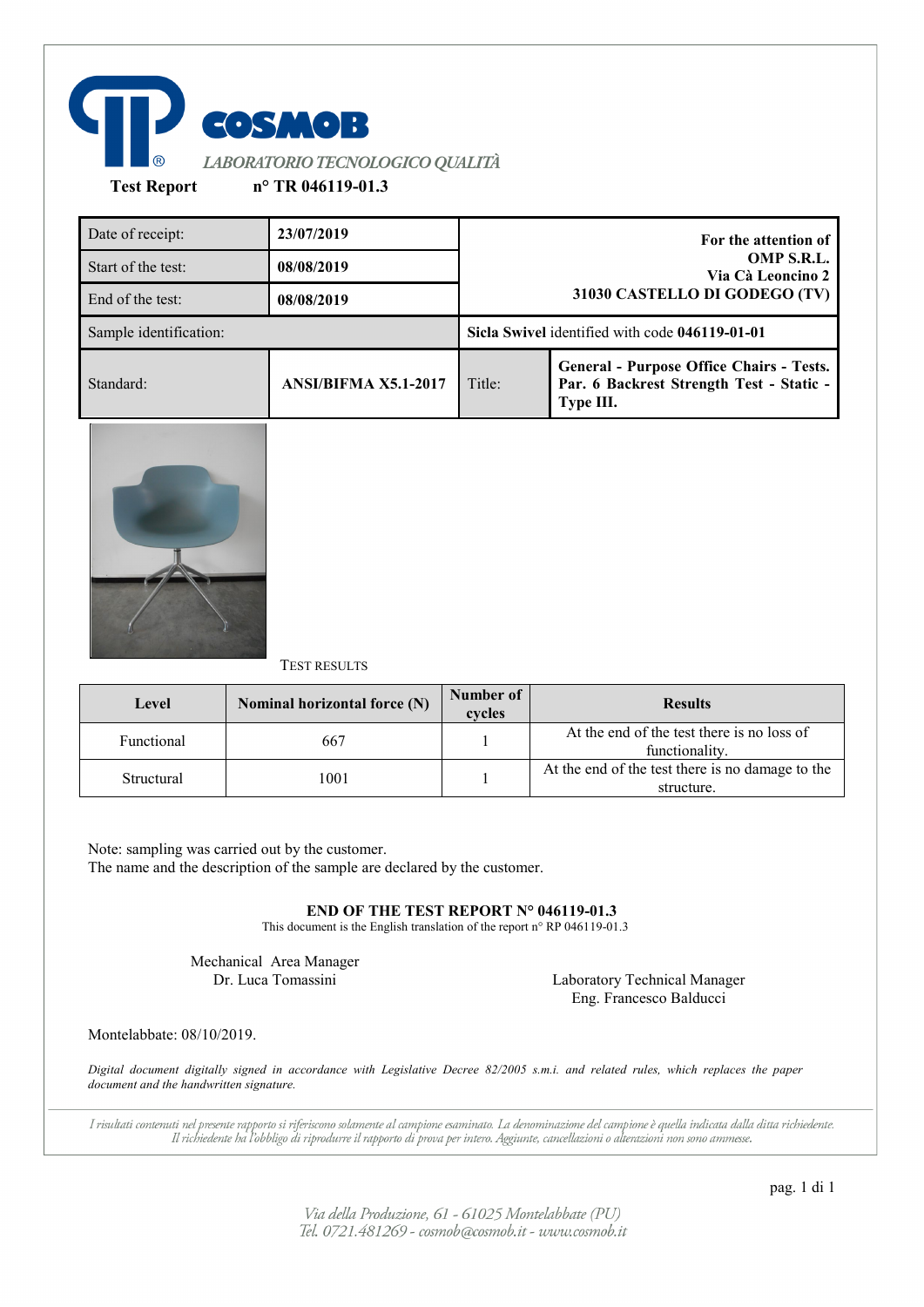

| Date of receipt:       | 29/07/2019                    |        | For the attention of                                                                     |
|------------------------|-------------------------------|--------|------------------------------------------------------------------------------------------|
| Start of the test:     | 08/08/2019                    |        | OMP S.R.L.<br>Via Cà Leoncino 2                                                          |
| End of the test:       | 08/08/2019                    |        | 31030 CASTELLO DI GODEGO (TV)                                                            |
| Sample identification: |                               |        | Sicla Swivel identified with code 046119-01-01                                           |
| Standard:              | <b>ANSI / BIFMA X5.1:2017</b> | Title: | <b>Office</b><br>Chairs.<br><b>General-Purpose</b><br>Tests. Par. 7 Drop test - Dynamic. |
|                        |                               |        |                                                                                          |

TEST RESULTS

|                                | <b>Characteristics of test</b><br>bag        | Drop height      | <b>Results</b>                                                     |
|--------------------------------|----------------------------------------------|------------------|--------------------------------------------------------------------|
| <b>Functional</b><br>load test | Diameter: 406 mm<br>Weight: $102 \text{ kg}$ | $152 \text{ mm}$ | No loss of functionality.                                          |
| <b>Structural</b><br>load test | Diameter: 406 mm<br>Weight: $136 \text{ kg}$ | $152 \text{ mm}$ | No significant damage to the structural integrity<br>of the chair. |

Note: sampling was carried out by the customer.

The name and the description of the sample are declared by the customer.

**END OF THE TEST REPORT N° 046119-01.4**

This document is the English translation of the report n° RP 046119-01.4

Mechanical Area Manager

Dr. Luca Tomassini Laboratory Technical Manager Eng. Francesco Balducci

Montelabbate: 08/10/2019.

*Digital document digitally signed in accordance with Legislative Decree 82/2005 s.m.i. and related rules, which replaces the paper document and the handwritten signature.*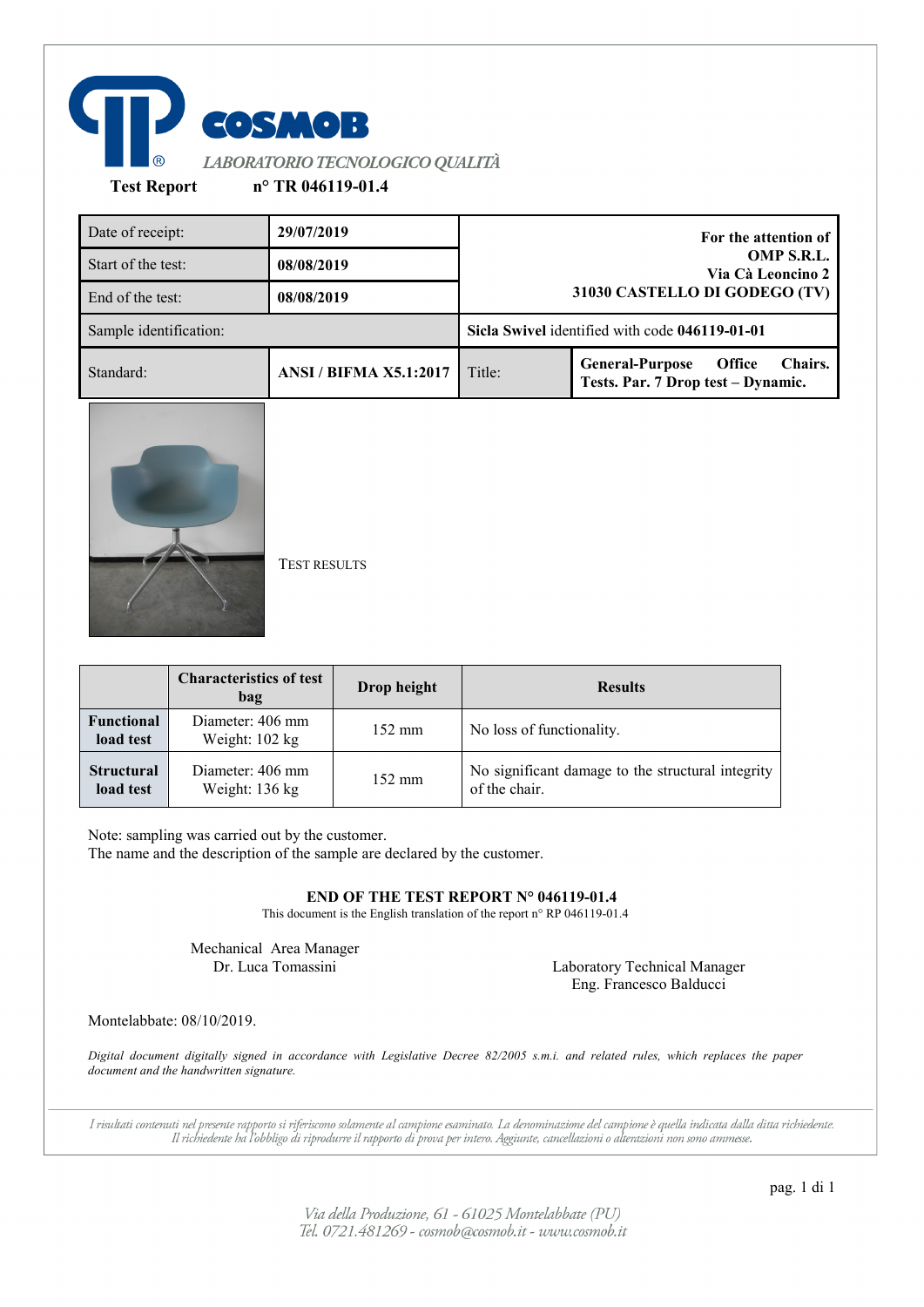

| Date of receipt:       | 23/07/2019                  |                               | For the attention of                                                                                            |
|------------------------|-----------------------------|-------------------------------|-----------------------------------------------------------------------------------------------------------------|
| Start of the test:     | 11/09/2019                  |                               | OMP S.R.L.<br>Via Cà Leoncino 2                                                                                 |
| End of the test:       | 11/09/2019                  | 31030 CASTELLO DI GODEGO (TV) |                                                                                                                 |
| Sample identification: |                             |                               | Sicla Swivel identified with code 046119-01-01                                                                  |
| Standard:              | <b>ANSI/BIFMA X5.1-2017</b> | Title:                        | <b>General - Purpose Office Chairs - Tests.</b><br>Par. 12 Arm Strength Test - Vertical -<br>Static - Type III. |



### TEST RESULTS

| Level      | Nominal vertical force (N) | Number of<br>cycles | <b>Results</b>                                                 |
|------------|----------------------------|---------------------|----------------------------------------------------------------|
| Functional | 750                        |                     | At the end of the test there is no loss of<br>functionality.   |
| Structural | 1125                       |                     | At the end of the test there is no damage to the<br>structure. |

Note: sampling was carried out by the customer. The name and the description of the sample are declared by the customer.

**END OF THE TEST REPORT N° 046119-01.5**

This document is the English translation of the report n° RP 046119-01.5

Mechanical Area Manager

Dr. Luca Tomassini Laboratory Technical Manager Eng. Francesco Balducci

Montelabbate: 08/10/2019.

*Digital document digitally signed in accordance with Legislative Decree 82/2005 s.m.i. and related rules, which replaces the paper document and the handwritten signature.*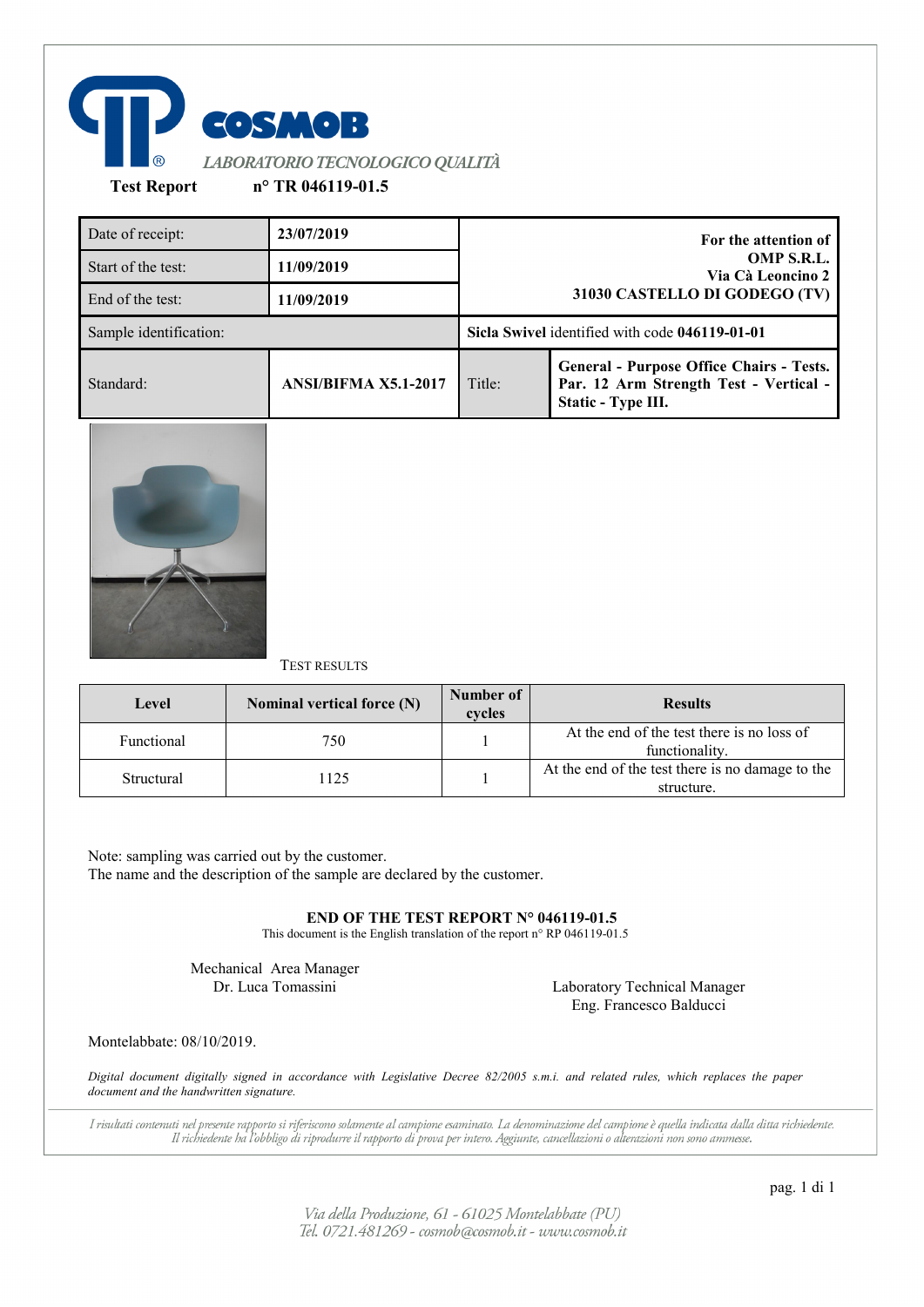

| Date of receipt:       | 23/07/2019                  |                               | For the attention of                                                                                              |
|------------------------|-----------------------------|-------------------------------|-------------------------------------------------------------------------------------------------------------------|
| Start of the test:     | 11/09/2019                  |                               | OMP S.R.L.<br>Via Cà Leoncino 2                                                                                   |
| End of the test:       | 11/09/2019                  | 31030 CASTELLO DI GODEGO (TV) |                                                                                                                   |
| Sample identification: |                             |                               | Sicla Swivel identified with code 046119-01-01                                                                    |
| Standard:              | <b>ANSI/BIFMA X5.1-2017</b> | Title:                        | <b>General - Purpose Office Chairs - Tests.</b><br>Par. 13 Arm Strength Test - Horizontal -<br>Static - Type III. |



### TEST RESULTS

| Level      | Nominal horizontal force (N) | Number of<br>cycles | <b>Results</b>                                                 |
|------------|------------------------------|---------------------|----------------------------------------------------------------|
| Functional | 445                          |                     | At the end of the test there is no loss of<br>functionality.   |
| Structural | 667                          |                     | At the end of the test there is no damage to the<br>structure. |

Note: sampling was carried out by the customer. The name and the description of the sample are declared by the customer.

**END OF THE TEST REPORT N° 046119-01.6**

This document is the English translation of the report n° RP 046119-01.6

Mechanical Area Manager

Dr. Luca Tomassini Laboratory Technical Manager Eng. Francesco Balducci

Montelabbate: 08/10/2019.

*Digital document digitally signed in accordance with Legislative Decree 82/2005 s.m.i. and related rules, which replaces the paper document and the handwritten signature.*